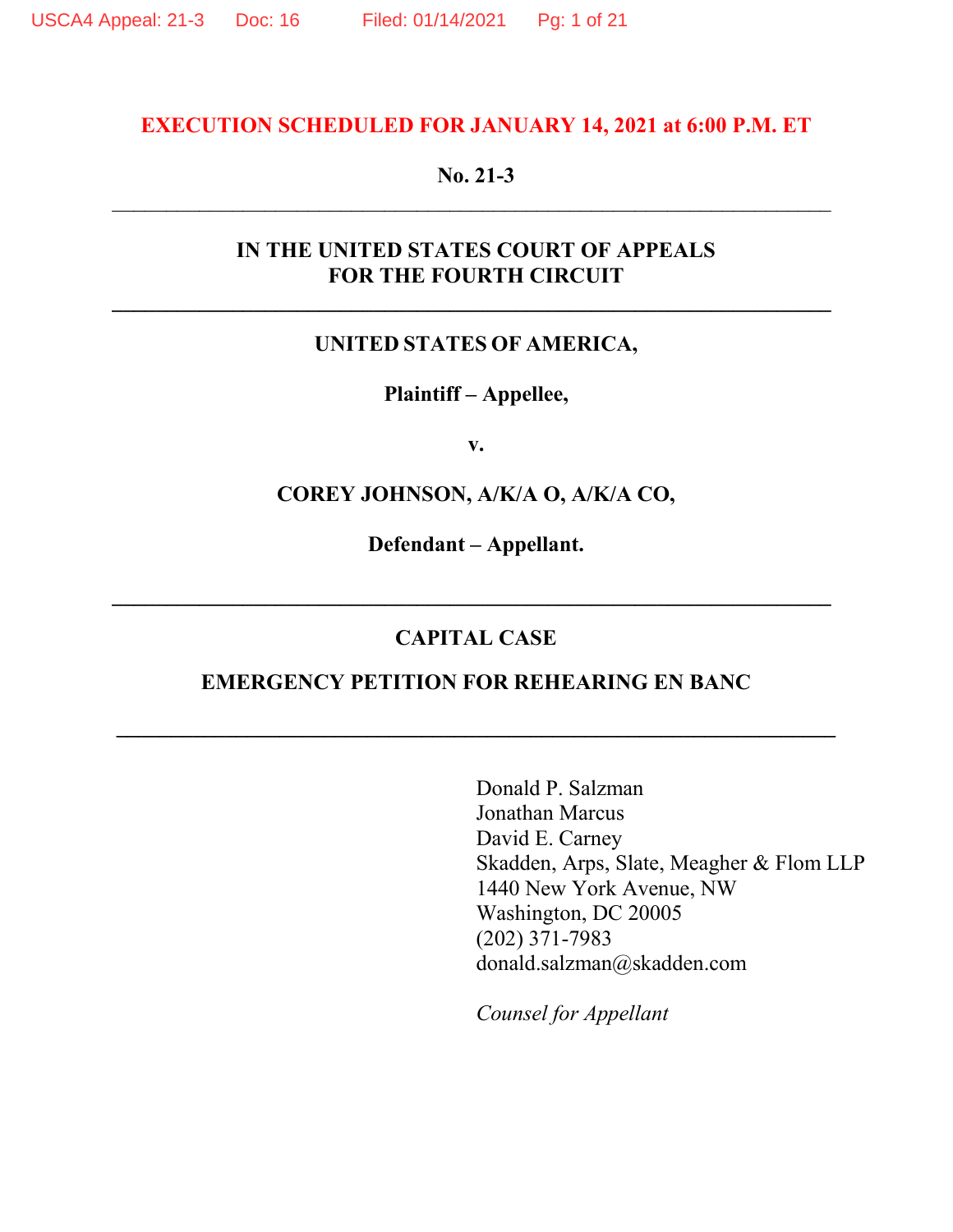# **TABLE OF CONTENTS**

| $\mathbf{I}$ . | MR. JOHNSON HAS A STRONG LIKELIHOOD OF SHOWING<br>THAT THE DISTRICT COURT LACKED JURISDICTION TO  |  |
|----------------|---------------------------------------------------------------------------------------------------|--|
| II.            | MR. JOHNSON'S IMMINENT EXECUTION RISKS MANIFEST                                                   |  |
| III.           | THE GOVERNMENT WILL NOT SUFFER ANY UNFAIR                                                         |  |
| IV.            |                                                                                                   |  |
| V.             | ANY DELAY IN BRINGING THIS MOTION WAS NEITHER<br>UNDUE NOR RELEVANT TO THE COURT'S DISPOSITION OF |  |
|                | 17                                                                                                |  |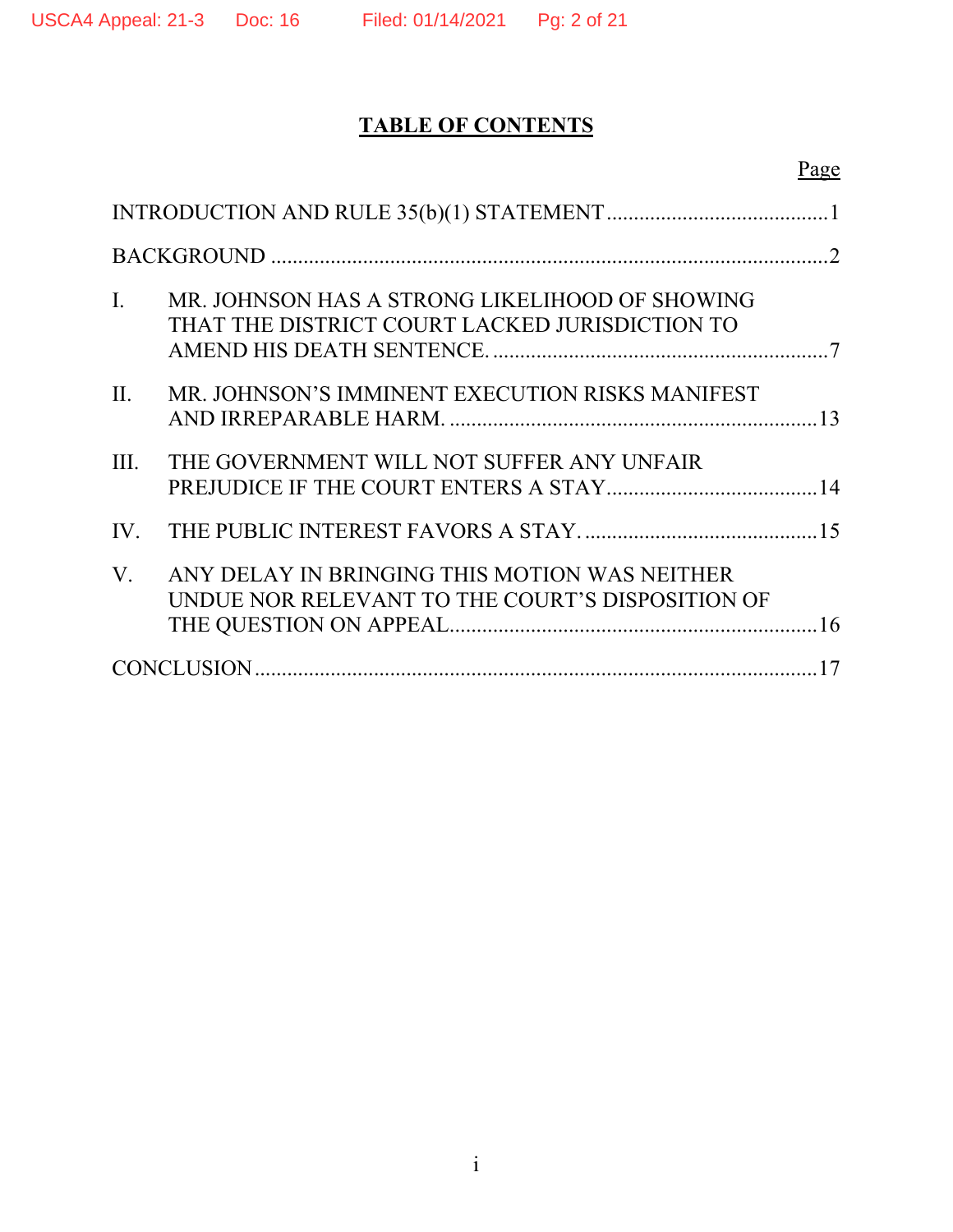#### **INTRODUCTION AND RULE 35(b)(1) STATEMENT**

Appellant Corey Johnson respectfully requests a rehearing en banc of the panel's decision to deny a stay of his execution, set for 6:00 p.m. today, pending this Court's consideration of his appeal of the denial of his motion to vacate the November 2005 amended sentencing order. The Court yesterday granted a stay of execution on a closely similar issue in *United States v. Higgs*, No. 20-18 (Jan. 13, 2021), ECF No. 38. That case has also been scheduled for oral argument on January 27, 2021. Rehearing en banc is therefore warranted to secure or maintain uniformity of the court's decisions on the central legal issue in this case: the prohibition on the amendment of a criminal sentence. *See* Fed. R. App. P.  $35(b)(1)(A).<sup>1</sup>$ 

Given the nature of the issue before the Court, a merits decision will not vacate Mr. Johnson's death sentence, but it will determine the significant issue of the manner in which the execution is carried out.

The Bureau of Prisons intends to execute Mr. Johnson this evening pursuant to a 2005 sentencing order that purported to modify the original order

<sup>&</sup>lt;sup>1</sup> Given the circumstances, counsel has not advised the government of its intent to file this Motion, but counsel anticipates that the government opposes the Motion based on prior communications with government counsel.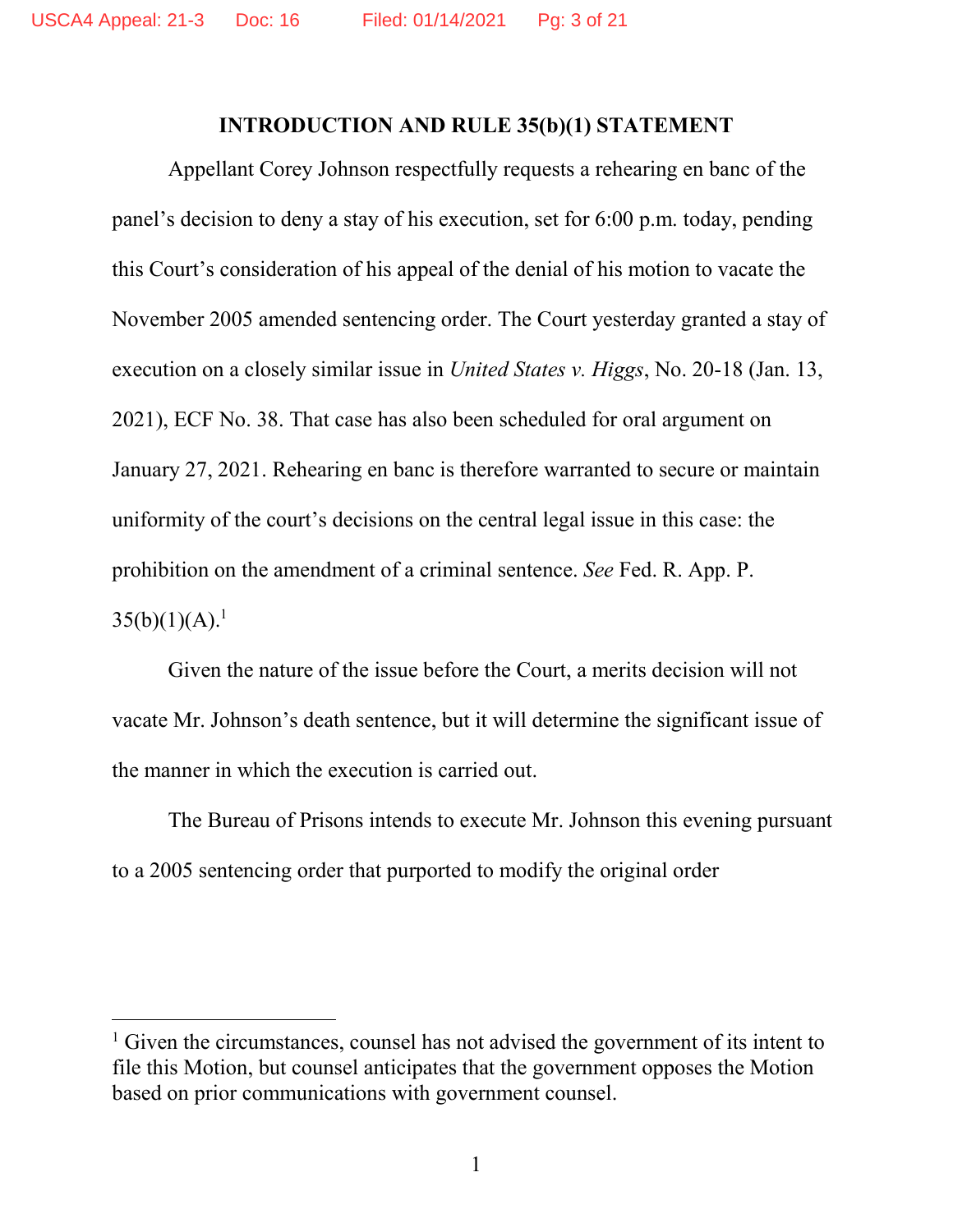implementing his death sentence. That 2005 order was entered by a court without subject-matter jurisdiction, and was therefore void *ab initio* and unenforceable.

The law governing this issue is not novel. This Court has long recognized a prohibition on the amendment of criminal sentences absent the existence of limited exceptions, which are not present here. Briefing is complete and oral argument has been waived pursuant to the parties' agreement to an expedited schedule. All that remains is for this Court to issue its decision on the merits.

Mr. Johnson's emergency motion for a stay of execution, ECF No. 14, was denied by the panel this afternoon. ECF No. 15.

Mr. Johnson respectfully requests a brief stay of his execution until the panel issues its merits decision.

#### **BACKGROUND**

The district court formally sentenced Mr. Johnson to death on June 1, 1993. At the sentencing hearing, however, the court held that it denied a pending defense motion to bar Mr. Johnson's execution due to the absence of a congressionally authorized execution method, and did, in fact, impose a death sentence. However, the court refrained from entering the requisite order authorizing the government to implement the sentence because it ruled that the Attorney General's regulations governing executions were *ultra vires*, and therefore the court lacked authority to do so: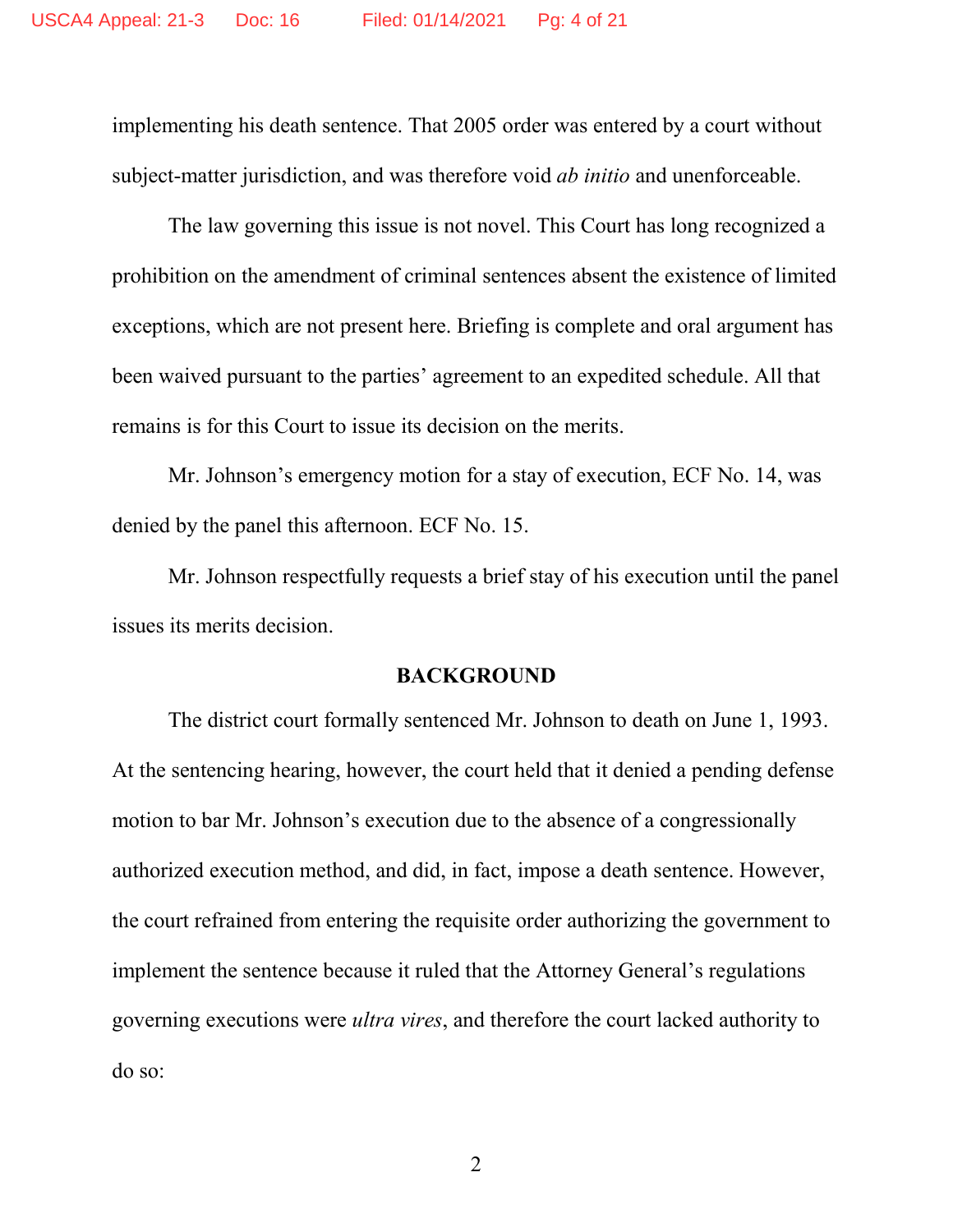I will not exclude death as a punishment in fashioning the sentences that I will impose this morning. I will impose a death penalty as part of any sentence I announce this morning. At the same time, I specifically find that the Attorney General's regulation establishing the procedures for executing federal death sentences is ultra vires and with no legal force or effect.... [T]he sentences of death that I impose cannot be implemented unless and until Congress provides a method for implementation of the death sentence. Of course, if a higher court were to consider the matter and determine that I am in error about this, I would follow their direction and outline a method of execution.

J.A.90-91.

Upon the parties' cross-appeals of Mr. Johnson's convictions and sentence,

this Court reversed the district court's ruling that the execution regulations were

*ultra vires* and remanded the case "with instructions to enter appropriate orders for

the executions in accordance with regulation promulgated by the Attorney

General." *United States v. Tipton*, 90 F.3d 861, 903 (4th Cir. 1996).

On November 22, 1996, the district court entered the requisite order. J.A.

109. It stated, in pertinent part:

Pursuant to instructions from the United States Court of Appeals for the Fourth Circuit to enter an order of execution in accordance with regulations promulgated by the Attorney General, it is hereby ORDERED that:

1. The Attorney General shall release Cory Johnson . . . to the custody of a United States Marshal who shall supervise implementation of the sentence of death in the manner prescribed by the law of the Commonwealth of Virginia, Va. Code Ann. §§ 53.1- 232–236 (Michie 1994 & Supp. 1996);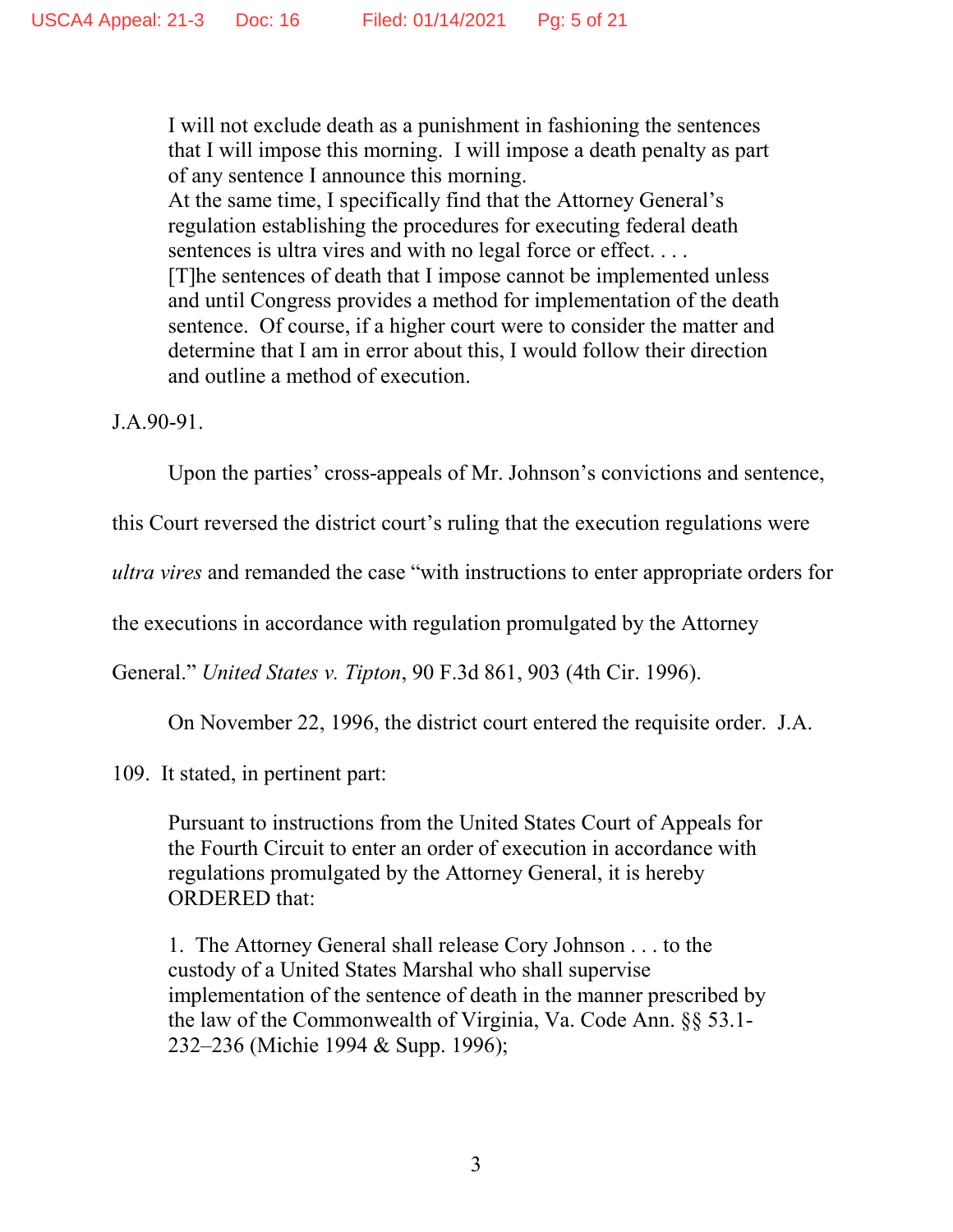2. The United States Marshal charged with supervising the implementation of the sentence of death, may use appropriate State or local facilities and services of an appropriate State or local official for the purpose; and shall pay the costs thereof in an amount approved by the Attorney General; [and]

. . . 6. Not less than four (4) days before the time fixed in this Order for the execution of the sentence, the United States Marshal, in conjunction with the Director of the Virginia Department of Corrections, shall cause Cory Johnson . . . to be conveyed to the State correctional facility housing the death chamber[.]

J.A.109. The final judgment and order set Mr. Johnson's execution date for March

20, 1997. *Id.*

Upon Mr. Johnson's motion, the district court stayed Mr. Johnson's execution while he pursued habeas relief pursuant to 28 U.S.C. § 2255. J.A.112. That relief was ultimately denied, culminating in a denial of certiorari by the Supreme Court. The government thereafter sought, in a single October 2005 filing, to lift the stay of execution and to modify the terms of the original death sentence. *See* J.A.114. Notably, the motion did not identify any authority that conferred subject-matter jurisdiction on the court to modify the death sentence. It merely argued that since the government had built its own death chamber in the intervening years at a federal prison in Terre Haute, Indiana, there was "no continuing reason for th[e District] Court to designate 'the State facility housing the death chamber' as the place where the petitioners' executions should be carried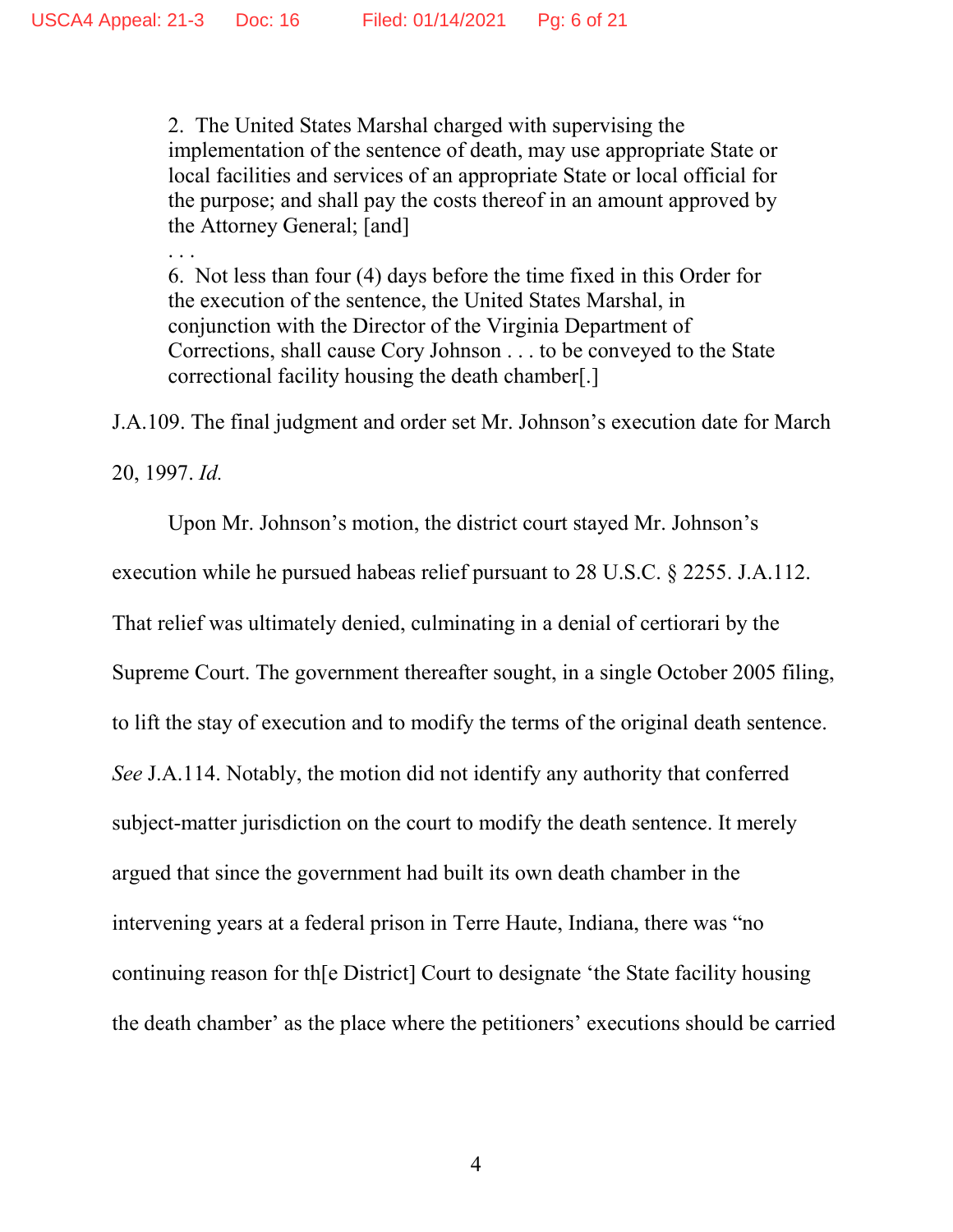out" and "no reason" for the execution to proceed as specified by Virginia law.

J.A.117-119.

The district court granted the government's motion on November 17, 2005,

and issued an order modifying its original sentence as the government requested. It

stated in pertinent part:

Pursuant to the imposition of the sentence of death that was handed down by the jury on February 16, 1993, [it] is hereby ORDERED that: 1. The sentence of death shall be executed by a United States Marshal designated by the United States Marshals Service;

. . . 3. The sentence shall be executed on a date and at a place designated by the Director of the Federal Bureau of Prisons; [and] 4. Cory Johnson shall be committed to the custody of the Attorney General or his authorized representative for appropriate detention pending execution of the sentence . . . .

J.A.84.

Shortly thereafter, in 2006, the government was enjoined by the United

States District Court for the District of Columbia from carrying out Mr. Johnson's

execution pending a challenge to the government's lethal injection protocol. *See* 

J.A.134 (recounting procedural history). That injunction was vacated on

September 20, 2020. J.A.139.

On November 20, 2020, the Bureau of Prisons issued a notice to Mr.

Johnson "that a date has been set for the implementation of your death sentence,

pursuant to the Judgment and Order issued on June 1, 1993." J.A.130. The

government intends to implement Mr. Johnson's death sentence at 6:00 p.m. today,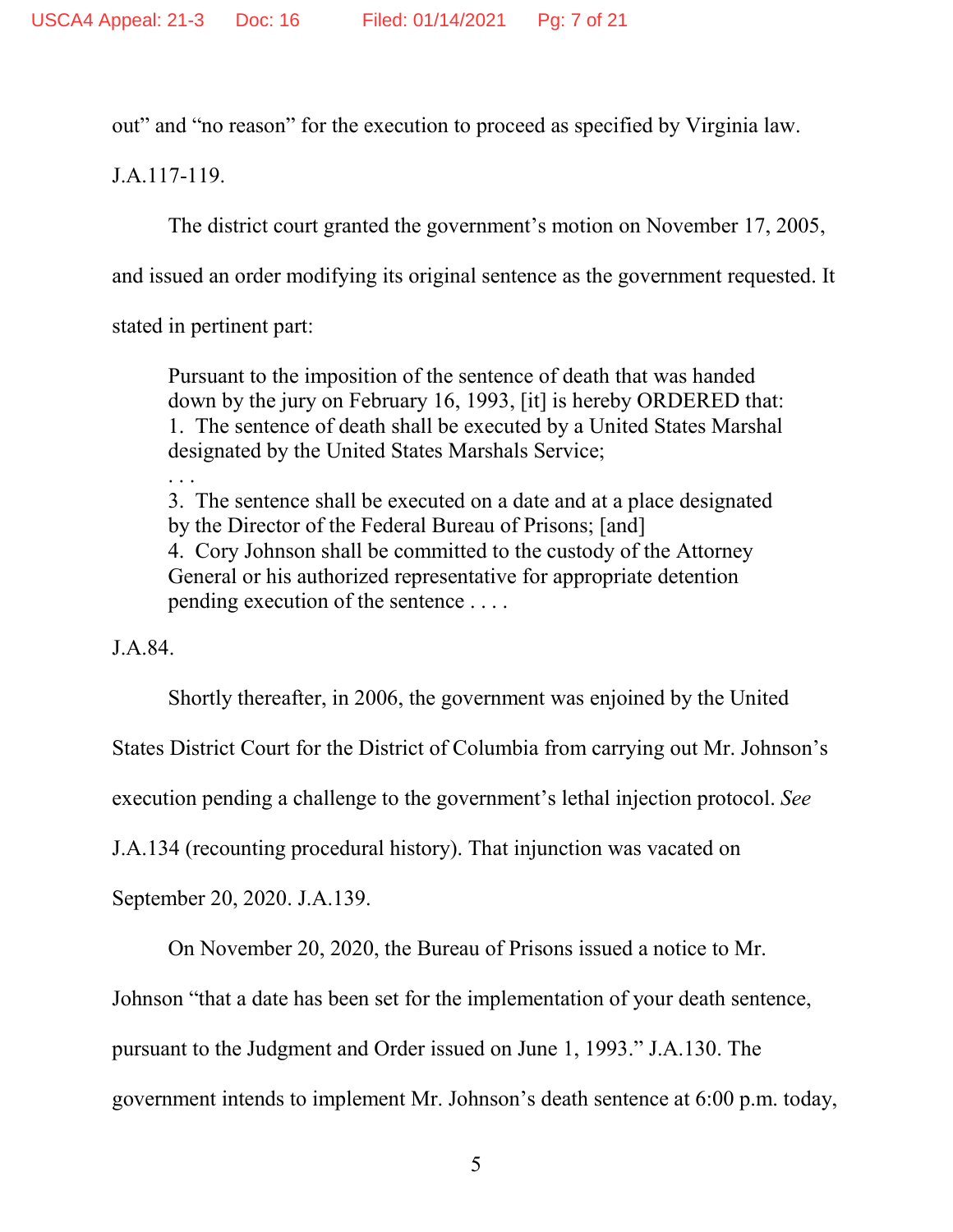according to the terms of the November 2005 order—in Indiana, without regard to Virginia law. *Id.* Mr. Johnson filed a motion in the district court on January 10, 2021, arguing that the 2005 order was void for lack of jurisdiction, and that the execution must proceed according to the original judgment and order. J.A.69. The district court denied that motion on January 12, 2021. J.A.56. Mr. Johnson has appealed that denial. Briefing on the merits of the case is complete, and both parties waived oral argument. A panel of this Court denied a stay of Mr. Johnson's execution pending its ruling. ECF No. 15.

## **STANDARD OF REVIEW**

Under the "traditional" standard for issuing a stay, the court considers four factors: "(1) whether the stay applicant has made a strong showing that he is likely to succeed on the merits; (2) whether the applicant will be irreparably injured absent a stay; (3) whether issuance of the stay will substantially injure the other parties interested in the proceeding; and (4) where the public interest lies." *Nken v. Holder*, 556 U.S. 418, 426 (2009) (citation omitted). "The first two factors . . . are the most critical"; it is necessary that the movant make "a strong showing that he is likely to succeed on the merits." *Id.* at 434 (citation omitted).

#### **ARGUMENT**

As confirmed by the District of Maryland's decision in *United States v. Higgs*, No. 98-cr-520, 2020 WL 7707165 (D. Md. Dec. 29, 2020), now pending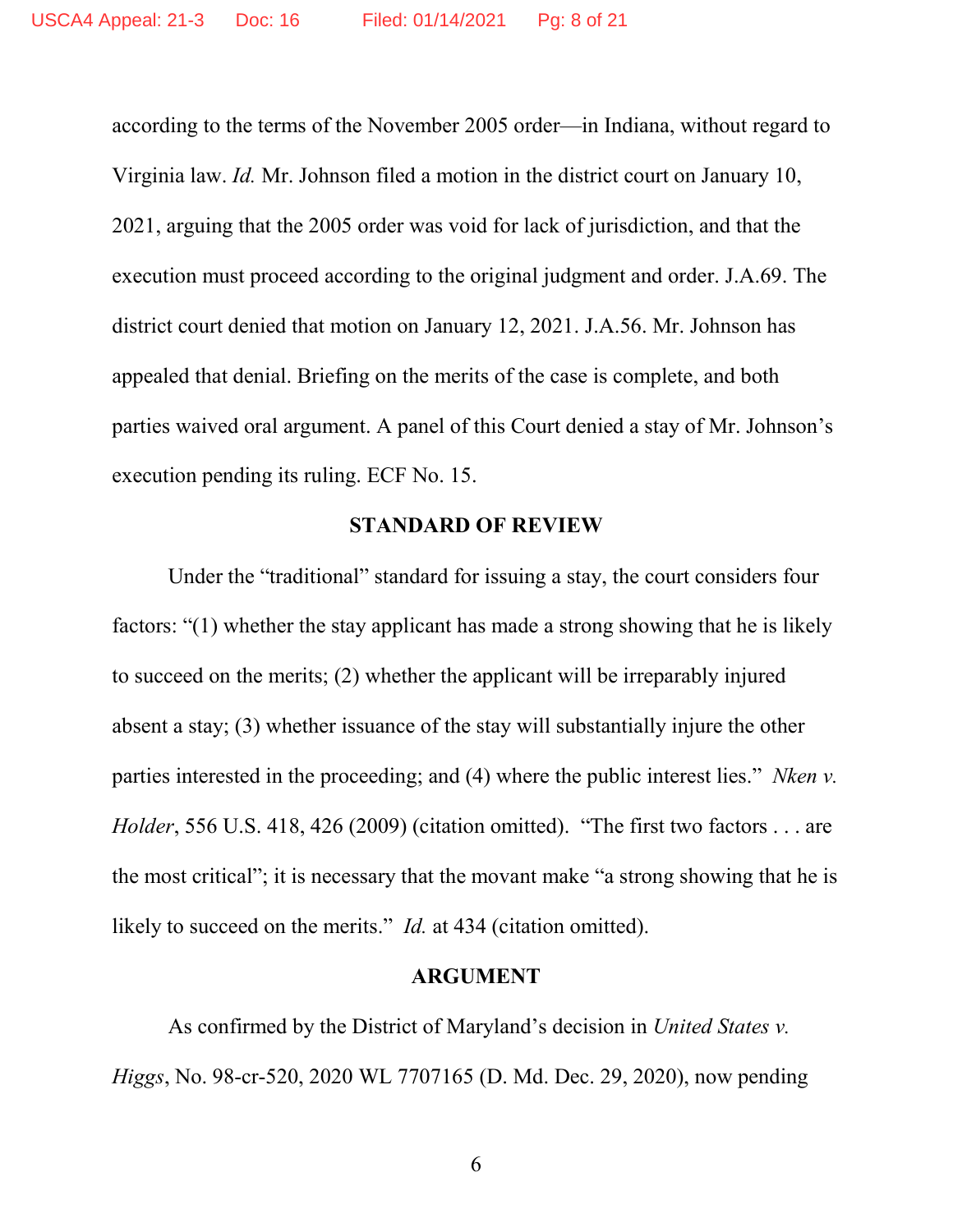oral argument before this Court later this month, *see* No. 20-18 (4th Cir.), Mr. Johnson has a strong likelihood of prevailing on the merits of his case, and his impending execution threatens irreparable harm without a stay. The relevant equitable considerations all urge a stay, and the Court should grant one here.

# **I. MR. JOHNSON HAS A STRONG LIKELIHOOD OF SHOWING THAT THE DISTRICT COURT LACKED JURISDICTION TO AMEND HIS DEATH SENTENCE.**

As Mr. Johnson's opening and reply briefs explain in detail, Mr. Johnson is likely to prevail on his claim that the district court lacked jurisdiction to amend Mr. Johnson's death sentence, and thus that its 2005 sentencing order was void *ab initio* and unenforceable. The law on this matter is unambiguous.

A district court cannot modify a criminal sentence except under limited circumstances, none of which is present here. *Dillon v. United States*, 560 U.S. 817, 824 (2010) (holding that a "'judgment of conviction that includes [a sentence of imprisonment] constitutes a final judgment' and may not be modified by a district court except in limited circumstances" (alteration in original)) (quoting 18 U.S.C. § 3582(b)); *United States v. Chambers*, 956 F.3d 667, 671 (4th Cir. 2020) ("Generally, sentences may not be modified once imposed."). This point is so obvious that even at the time this Court decided the controlling case on this issue, the government conceded it. *See United States v. Jones*. 238 F.3d 271, 272 (4th Cir. 2001) ("The Government concedes, and we agree, that the district court lacked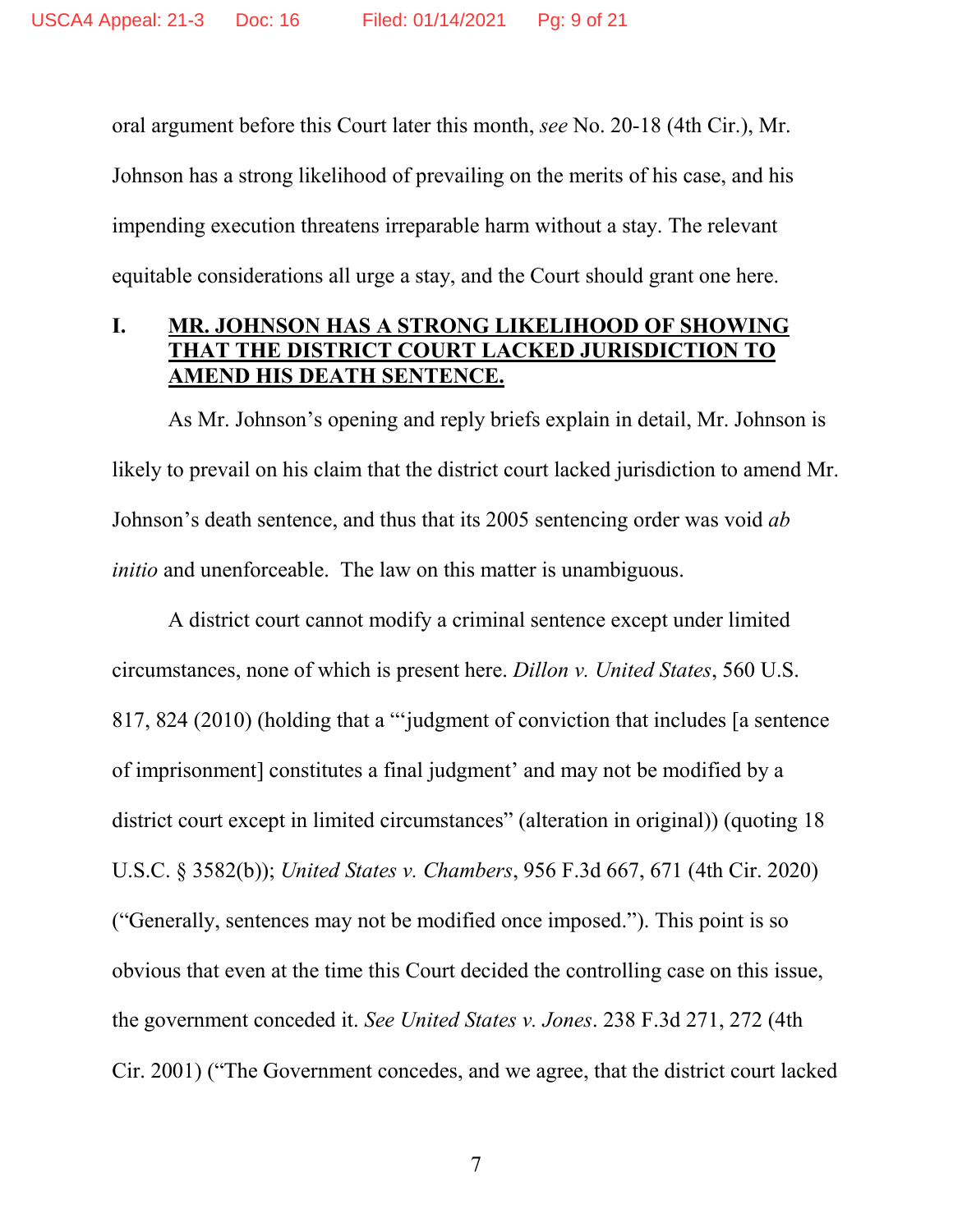authority to amend Jones' judgment. Although there are circumstances under which a district court may modify or correct a criminal judgment order, none of them authorized the district court to take this action based solely on a subsequent change in case law.").

There are only two sources of subject-matter jurisdiction that would have allowed the district court to grant the government's 2005 request: Rule 35 and 18 U.S.C. § 3582. *United States v. Griffin*, 60 F.3d 826, 1995 WL 417628, at \*2 (4th Cir. 1995) (unpublished table decision); *accord United States v. Fraley*, 988 F.2d 4, 6 (4th Cir. 1993). Neither provision applied here. The government has never argued otherwise. Nor did the district court—then or now—claim it did. In fact, the district court has never identified—then or now—its jurisdiction to grant the request. Thus, the 2005 orders modifying the terms of Mr. Johnson's death sentence are, and were, void.

The district court held that its 2005 order did not run afoul of the prohibition on amending criminal sentences because it only modified the means by which the sentence is to be implemented. J.A.135. But that reasoning is plainly foreclosed by *Jones*, where this Court held that a district court lacked authority to amend the defendant's judgment to require immediate payment of a \$10,000 fine imposed four years earlier, even though the amendment sought to bring the sentence into compliance with subsequent case law. 238 F.3d at 272–73. Notably, the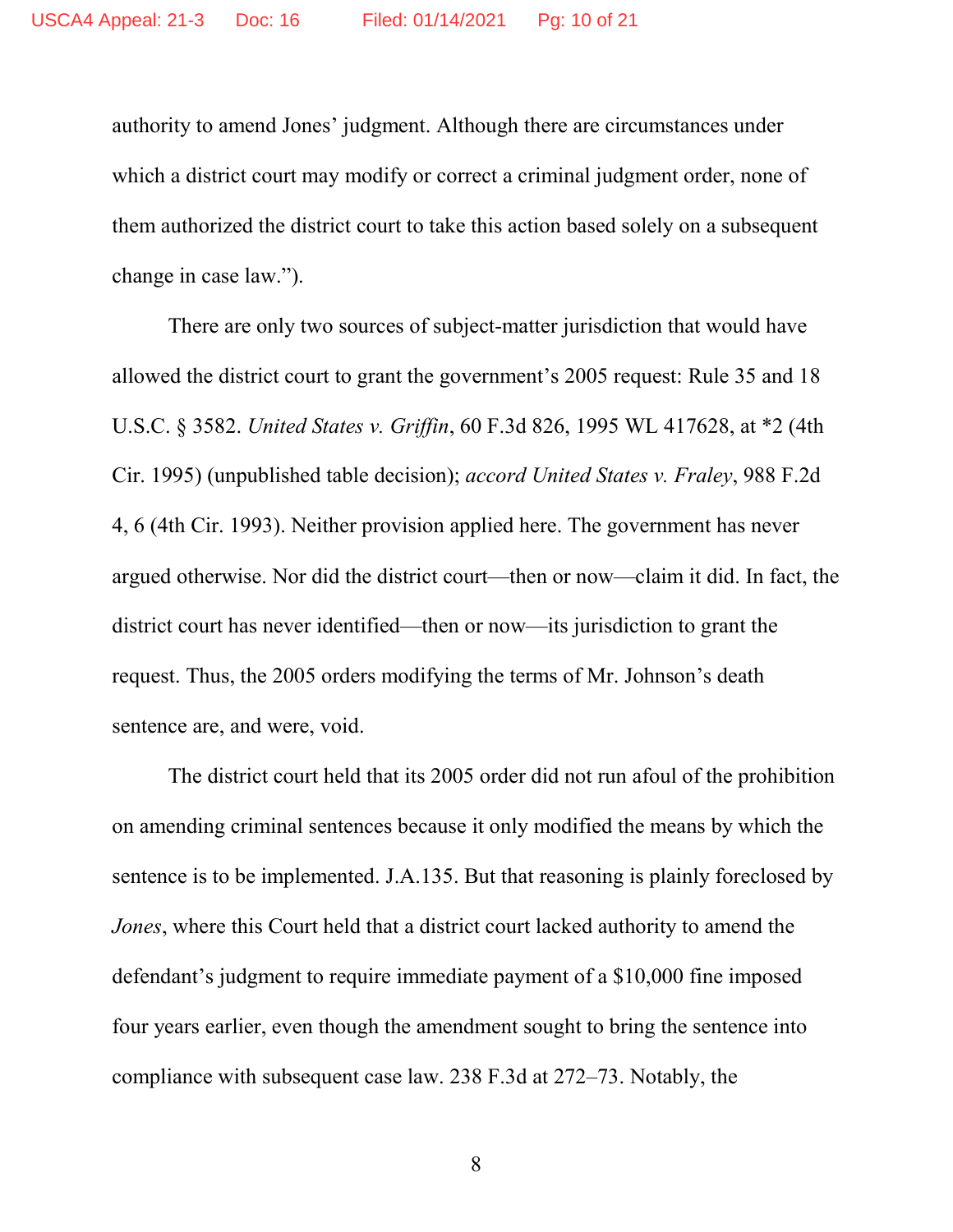amendment did not change the sentence that was imposed; the amount of the fine stayed the same. *See id.* Rather, it changed the *implementation* of the sentence. The terms of the original judgment stated that the fine would be paid in installments, while the amendment required that that the fine "shall be due and payable immediately." *Id*. If a district cannot modify the means by which the government collects money on a fine, it follows *a fortiori* that it cannot modify the means by which the government carries out a death sentence. *See also United States v. Lightner*, 266 F. App'x 240, 242 (4th Cir. 2008) (holding that district court's subsequent order "intended to clarify the language of the sentencing court and to enforce the sentencing court's original intent … constituted an unauthorized amendment to the judgment … 'through the back door,'" and invalidating amendment).

Similarly, the district court's suggestion—that the 1996 sentencing entered upon remand is severable from the 1993 judgment—is incorrect. The 1996 order ordinarily would have issued at the 1993 sentencing hearing and merged with the judgment at that time to constitute the final judgment and order, but for the district court's legal ruling that the Attorney General's execution regulations were *ultra vires*. The fact that the sentencing order was entered at the direction of this Circuit, after reversing that ruling, does not make it any more severable from the judgment than if it had been entered at the time of the 1993 sentencing hearing itself.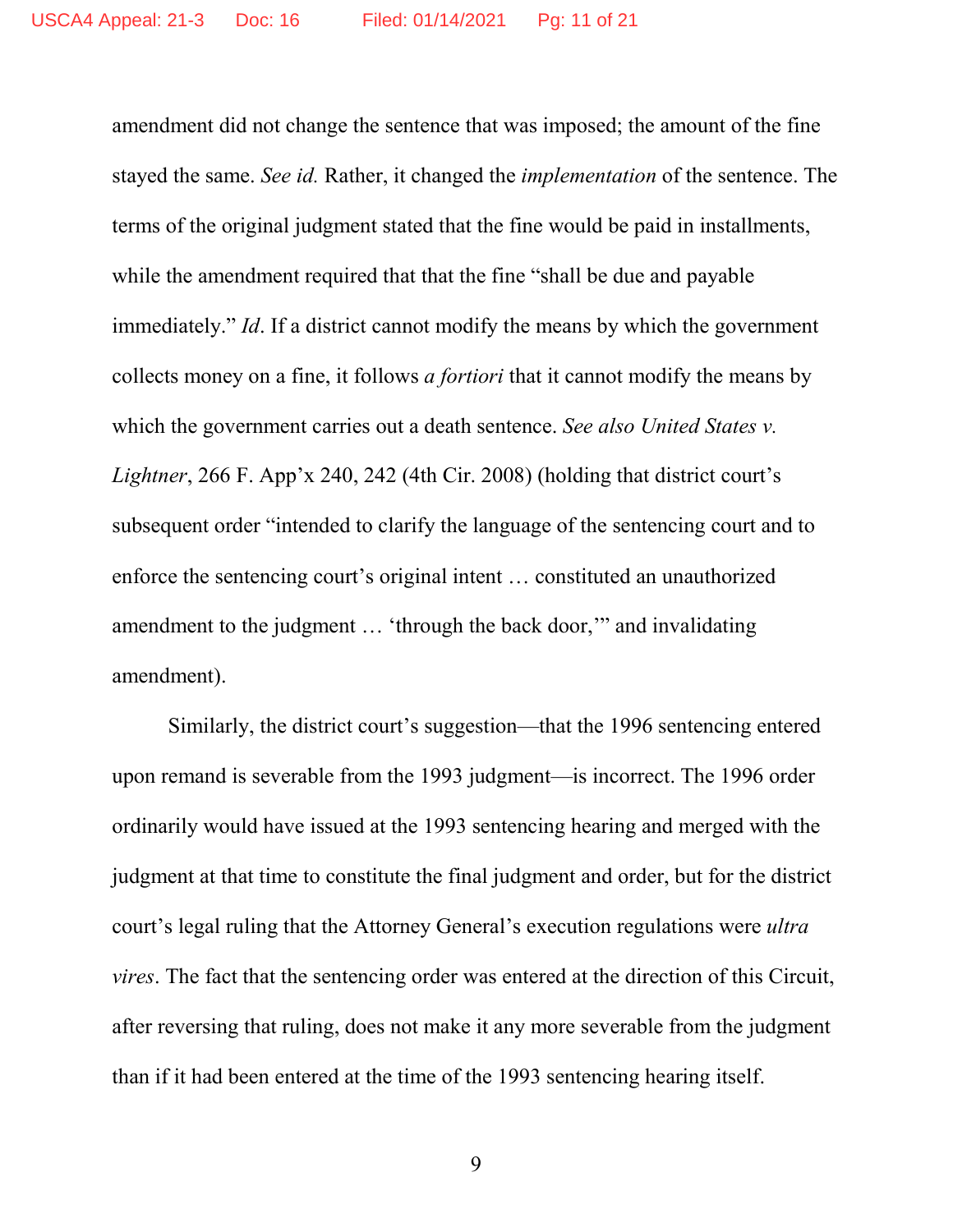Indeed, the very reason the government took a cross-appeal was because, absent the entry of that order, the judgment was incomplete and the government could not lawfully carry out Mr. Johnson's death sentence. *See also United States Higgs*, No. 98-cr-5202020 WL 7707165, at \*4 n.2 (D. Md. Dec. 29, 2020) (rejecting argument that "the relevant portion of the written Judgment and Order, including the statutory references and procedural directives, is not in fact part of the sentence," finding it to be "wholly unpersuasive, both as a practical matter and in light of the Supreme Court and Fourth Circuit precedent described herein.") (citing *Berman v. United States*, 302 U.S. at 211, 212 (1937)).

The district court's conclusion that Mr. Johnson's motion was untimely is also incorrect. Challenges to a court's jurisdiction can never be forfeited, waived, or time-barred. In fact, once such a challenge is raised, a court must consider it. *United States v. Cotton*, 535 U.S. 625, 630 (2002); *Gonzalez v*. *Thaler*, 565 U.S. 134, 141 (2012). Nor does the lack of a challenge to the orders on direct appeal or under 28 U.S.C. § 2255 cure the *jurisdictional defect* of those orders, which constitutes an independent reason why the orders are void. *United Student Aid Funds, Inc. v. Espinosa*, 559 U.S. 260, 271 (2010); *In re Visteon Corp*, 579 F. App'x 121, 127 (3d Cr. 2014).

As Mr. Johnson has argued, the district court lacked jurisdiction to enter the 2005 orders, and they were therefore a legal nullity. Stated differently, they were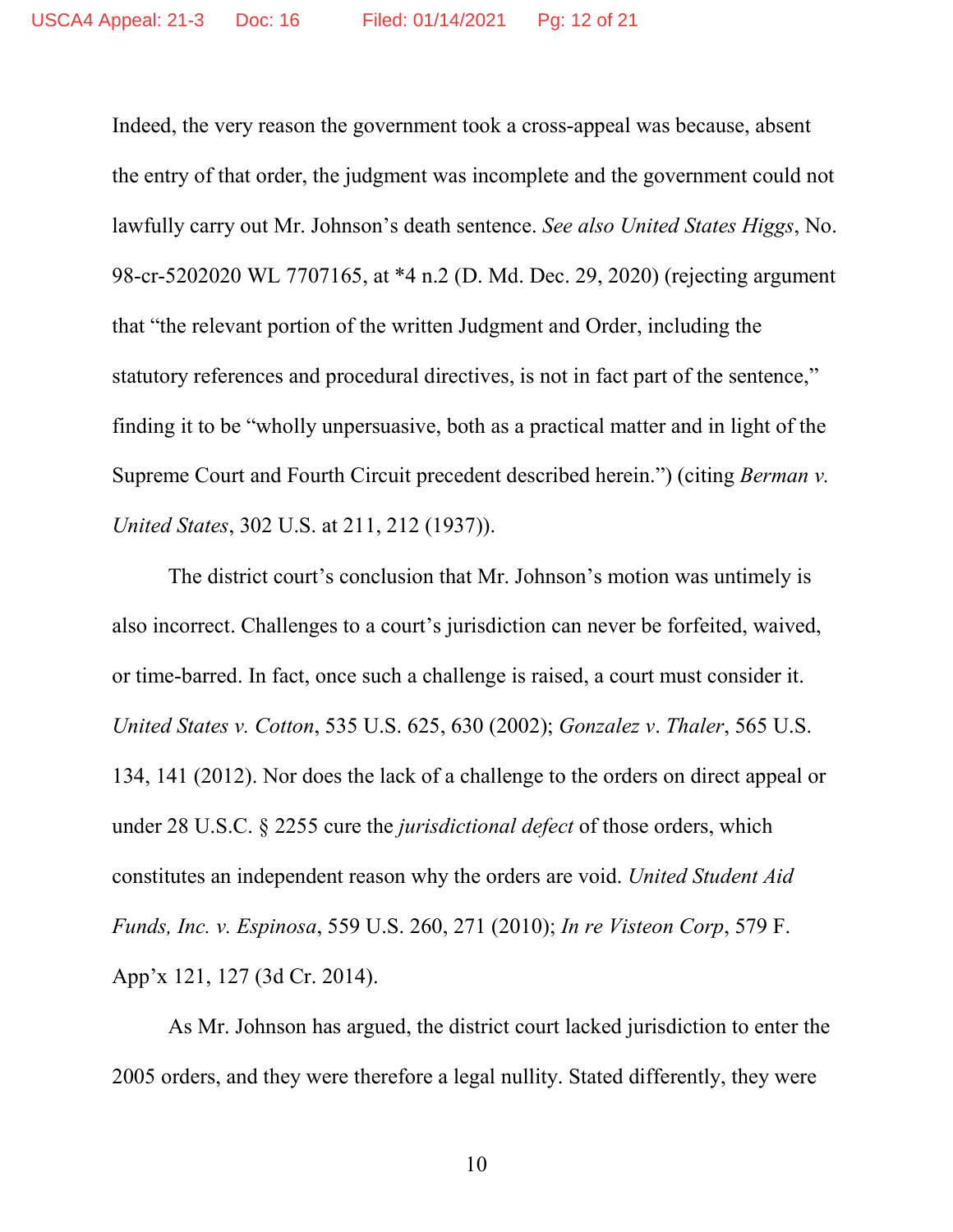void *ab initio* and unenforceable. *See Hooker v. Boles*, 346 F.2d 285, 286 (4th Cir. 1965) ("[N]o authority need be cited for the proposition that, when a court lacks jurisdiction, any judgment rendered by it is void and unenforceable."); *Fed. Sav. & Loan Ins. Corp. v. PSL Realty Co*., 630 F.2d 515, 521 (7th Cir. 1980) (finding it "settled" that where "court lacks jurisdiction to adjudicate the principal matter, its orders purporting to grant the [requested relief] are likewise beyond its jurisdiction and as such are void ab initio"); *Vera v. Banco Bilbao Vizcaya Argentaria, S.A*., 946 F.3d 120, 145–46 (2d Cir. 2019) (holding that because district court lacked subject-matter jurisdiction, the "orders that it issued in the enforcement proceeding were void ab initio"); *see also* 20 Am. Jur. 2d Courts § 63 (Nov. 2020 Update) ("[W]hen a court decides a matter without jurisdiction, the whole proceeding is as if it had never happened.").

The authorities cited by the government are irrelevant to that simple proposition. *Kontrick v. Ryan*, 540 U.S. 443, 454 (2004), and *Henderson ex rel. Henderson v. Shinseki*, 562 U.S. 428, 435 (2011) do not address the clear law of this Circuit: a criminal sentence may not be amended, unless the criteria set forth under Rule 35 or § 3582 are met. That is the jurisdictional limit that this Court has set on the district courts' power to modify a criminal sentence. The government's suggestion that these provisions should be treated as "mandatory claim-processing rules" rather than "jurisdictional rules" finds no support in *Kontrick* or *Henderson*,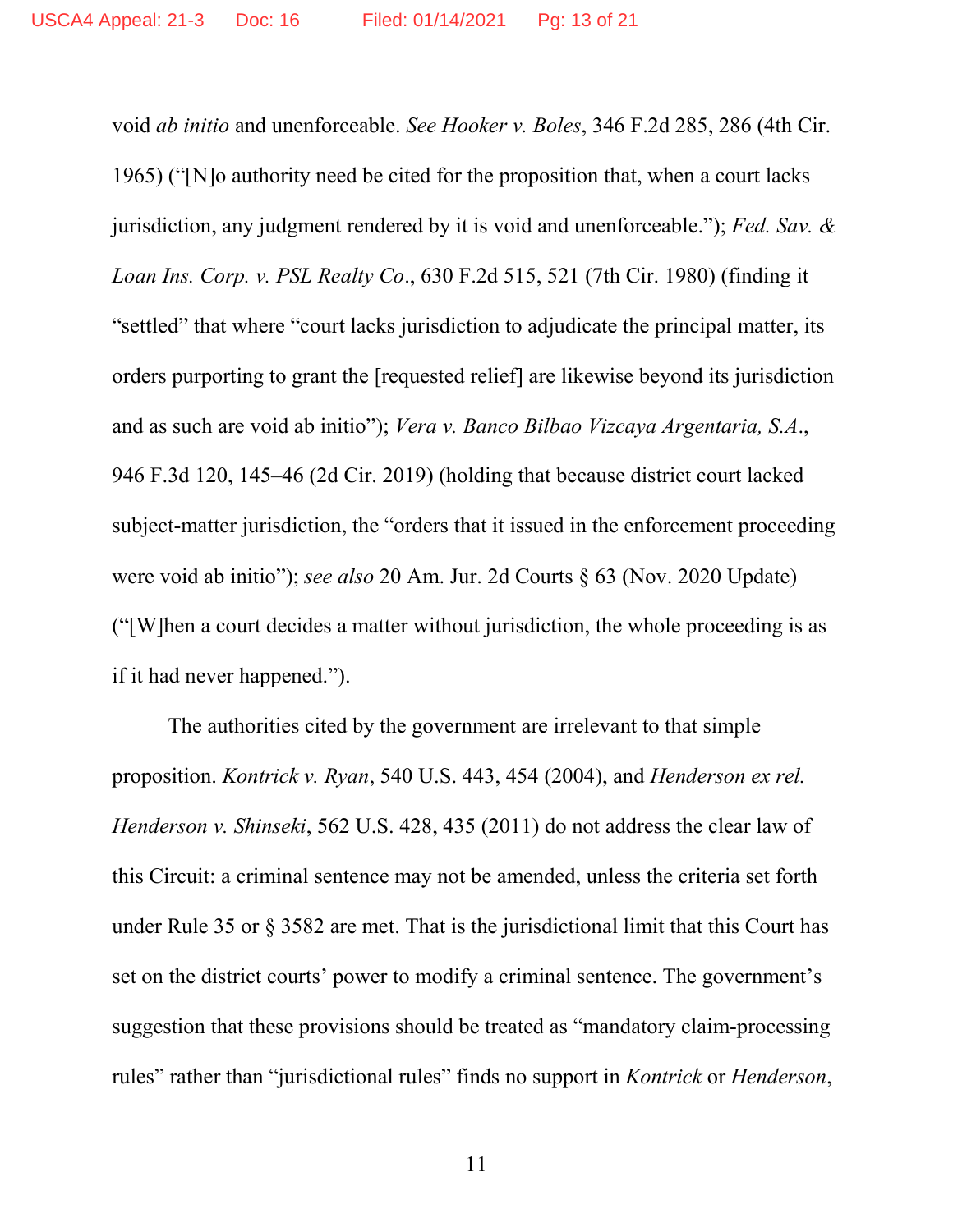or in this Circuit's well-established law prohibiting amendments to criminal sentences.

The government's citation to *United States v. May*, 855 F.3d 271 (4th Cir. 2017), is also unavailing. That case addresses whether a prisoner may seek reconsideration of a district court's *sua sponte* order denying a sentence reduction pursuant to  $\S 3582(c)(2)$ . This Court ruled that "the implied prohibition on § 3582(c)(2)-based motions for reconsideration, as recognized in [*United States v.*] *Goodwyn*, [596 F.3d 233 (4th Cir. 2010)], is non-jurisdictional." *May*, 855 F.3d at 275. That case has no bearing here. Moreover, the government's implication—that its 2005 request might have been cognizable under § 3582—is absurd: that provision governs requests for *reductions* in sentence. That was clearly not the relief requested by the government in 2005.

The government's reliance on *Travelers Indemnity Co. v. Bailey*, 557 U.S. 137 (2009), and *Chicot County Drainage District v. Baxter State Bank*, 308 U.S. 371 (1940), is also misplaced. These cases concerned the applicability of principles of res judicata to prevent collateral attacks on a civil bankruptcy judgment. They have no bearing on the jurisdictional limits of a court's authority to modify a criminal sentence.

Finally, the government's citation to *Insurance Corp. of Ireland v. Compagnie des Bauxites de Guinee*, 456 U.S. 694, 703-04 (1982), is misleading.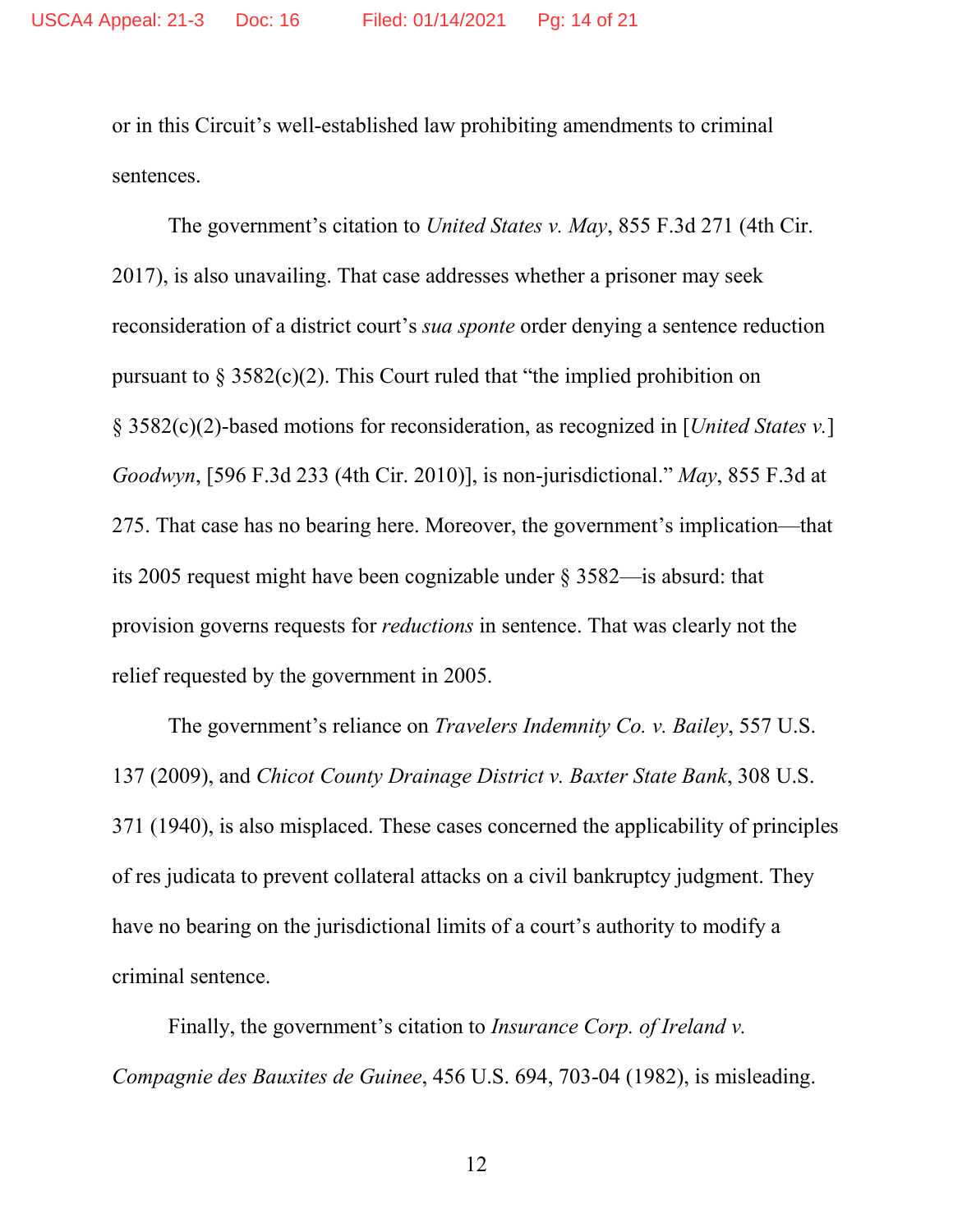That case addresses an entirely distinct question: whether a party may expressly or impliedly consent to personal jurisdiction. It does not stand for the proposition that *subject-matter jurisdiction* can be waived.

The District Court's 2005 order was a groundless attempt to modify Mr. Johnson's original sentence, sought and issued purely for the government's convenience. Mr. Johnson has a strong chance of success on the merits of this appeal.

# **II. MR. JOHNSON'S IMMINENT EXECUTION RISKS MANIFEST AND IRREPARABLE HARM.**

Mr. Johnson will suffer irreparable harm absent a stay because in the absence of immediate relief, no court could reverse the harm caused by proceeding. *See Mountain Valley Pipeline, LLC v. 6.56 Acres of Land, Owned by Sandra Townes Powell*, 915 F.3d 197, 218 (4th Cir. 2019) ("[I]rreparable harm is often suffered when . . . the district court cannot remedy the injury following a final determination on the merits." (alterations in original) (quoting *Prairie Band of Potawatomi Indians v. Pierce*, 253 F.3d 1234, 1250 (10th Cir. 2001)).

"In cases involving the death penalty when an execution date has been set, as here, it is a certainty that irreparable harm will result if the court of appeals' decision is not stayed." *Beaver v. Netherland*, 101 F.3d 977, 979 (4th Cir. 1996). Mr. Johnson's execution, scheduled to occur later today, therefore presents an undeniable risk of irreparable harm. *See, e.g.*, *Mountain Valley Pipeline, LLC v.*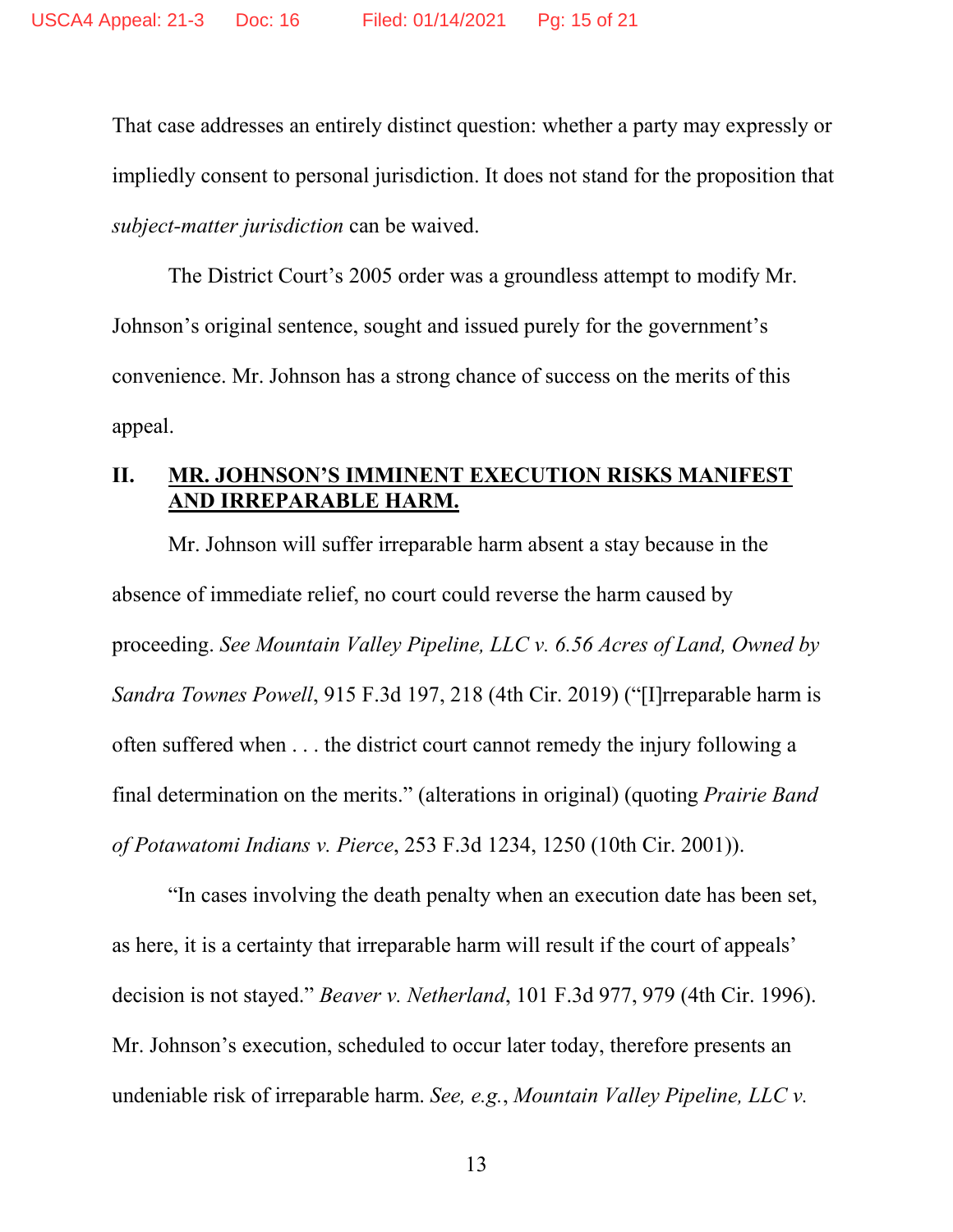*6.56 Acres of Land, Owned by Sandra Townes Powell*, 915 F.3d 197, 218 (4th Cir. 2019) ("[I]rreparable harm is often suffered when . . . the district court cannot remedy the injury following a final determination on the merits." (alterations in original) (quoting *Prairie Band of Potawatomi Indians v. Pierce*, 253 F.3d 1234, 1250 (10th Cir. 2001))); *Oken v. Sizer*, 321 F. Supp. 2d 658, 666 (D. Md. 2004) ("[T]he irreparable harm to one seeking a stay of execution is ordinarily obvious."); *Battaglia v. Stephens*, 824 F.3d 470, 475 (5th Cir. 2016) (per curiam) ("[I]n a capital case, the possibility of irreparable injury weighs heavily in the movant's favor . . . ." (citation omitted)).

# **III. THE GOVERNMENT WILL NOT SUFFER ANY UNFAIR PREJUDICE IF THE COURT ENTERS A STAY.**

Here, Mr. Johnson requests a stay only long enough to have his claim adjudicated by this Court. The briefing is complete and oral argument has been waived. The relevant legal issues are neither novel nor complicated; they are controlled by well-established and straightforward case law concerning (1) the prohibition on amending criminal sentences and (2) the principle that an order entered by a court without subject-matter jurisdiction is void *ab intio* and unenforceable, regardless of whether a party brings a "timely" challenge.

Although the government normally has a "strong interest" in "proceeding with its judgment," *Nelson v. Campbell*, 541 U.S. 637, 649-50 (2004) (citation omitted), no such interest exists here, where the government itself has caused a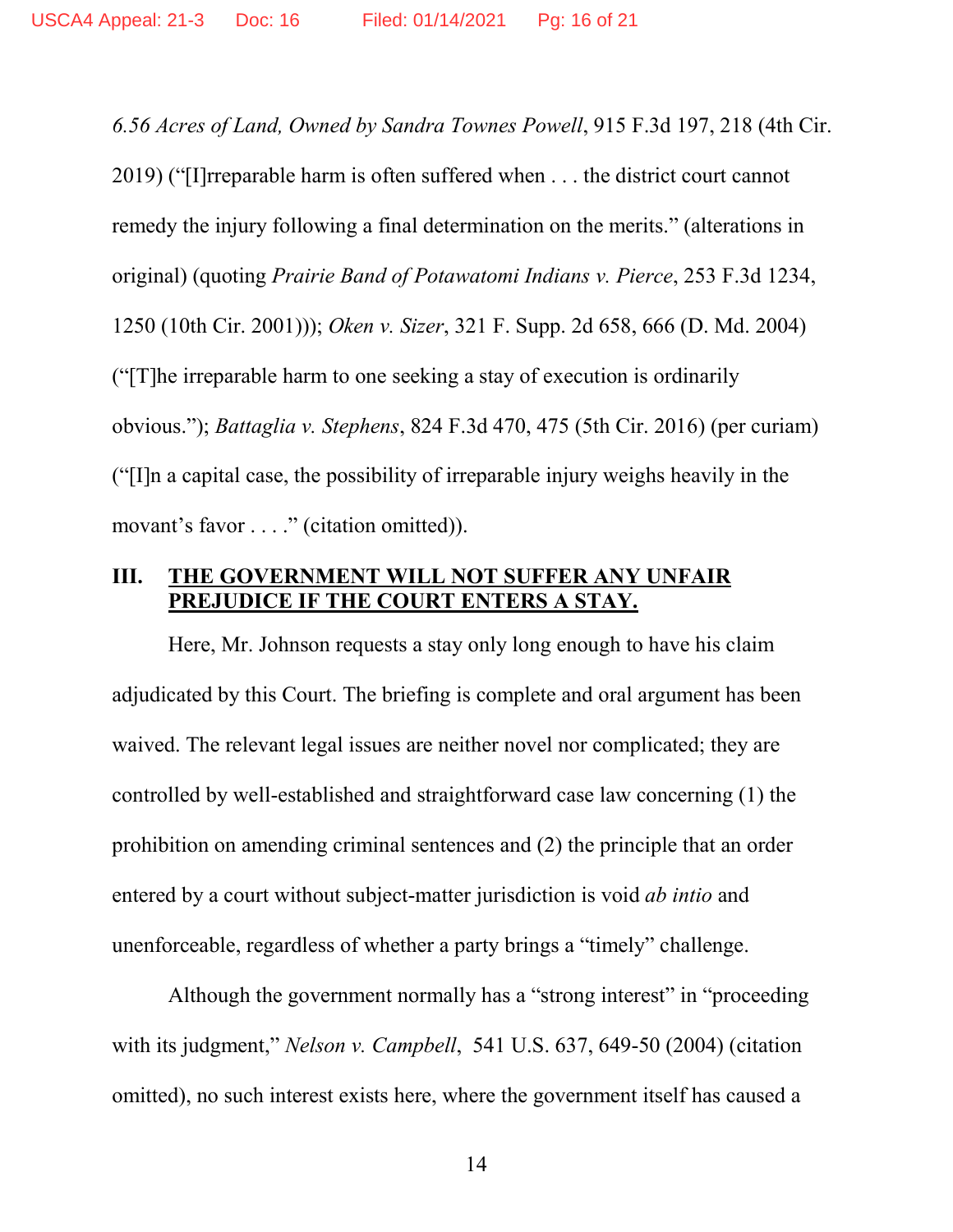decade-long delay in bringing Mr. Johnson's case to this point. The government initially set an execution date for Mr. Johnson in 2006 but was unable to carry the execution out at that time because of flaws in its execution protocol. Tasked by the courts with the job of replacing its flawed protocol, the government passed the next eight years, from 2011 to 2019, without any execution protocol at all. Mem. Op. at 14, *In re Fed. Bureau of Prisons' Execution Protocol Cases*, No. 19-mc-145 (D.D.C. Nov. 20, 2019), ECF No. 50. Given that briefing is complete and oral argument has been waived, the government can scarcely argue now that a short delay to allow this Court to resolve Mr. Johnson's claim would infringe its interests.

## **IV. THE PUBLIC INTEREST FAVORS A STAY.**

Resolution of this matter on the merits serves a clear public interest: the prevention of an execution carried out pursuant to a null and void sentencing order. Permitting Mr. Johnson's execution under an order issued on no more than the whim of the government would undermine the public's trust in the justice system. Any short delay caused by the relief Mr. Johnson seeks is heavily outweighed by the proper observation of the fundamental powers of the judiciary.

A stay would also serve the Court's own interests. The district court in this matter denied Mr. Johnson the same relief that the District of Maryland granted the defendant in *Higgs* on a similar body of facts. This case therefore presents an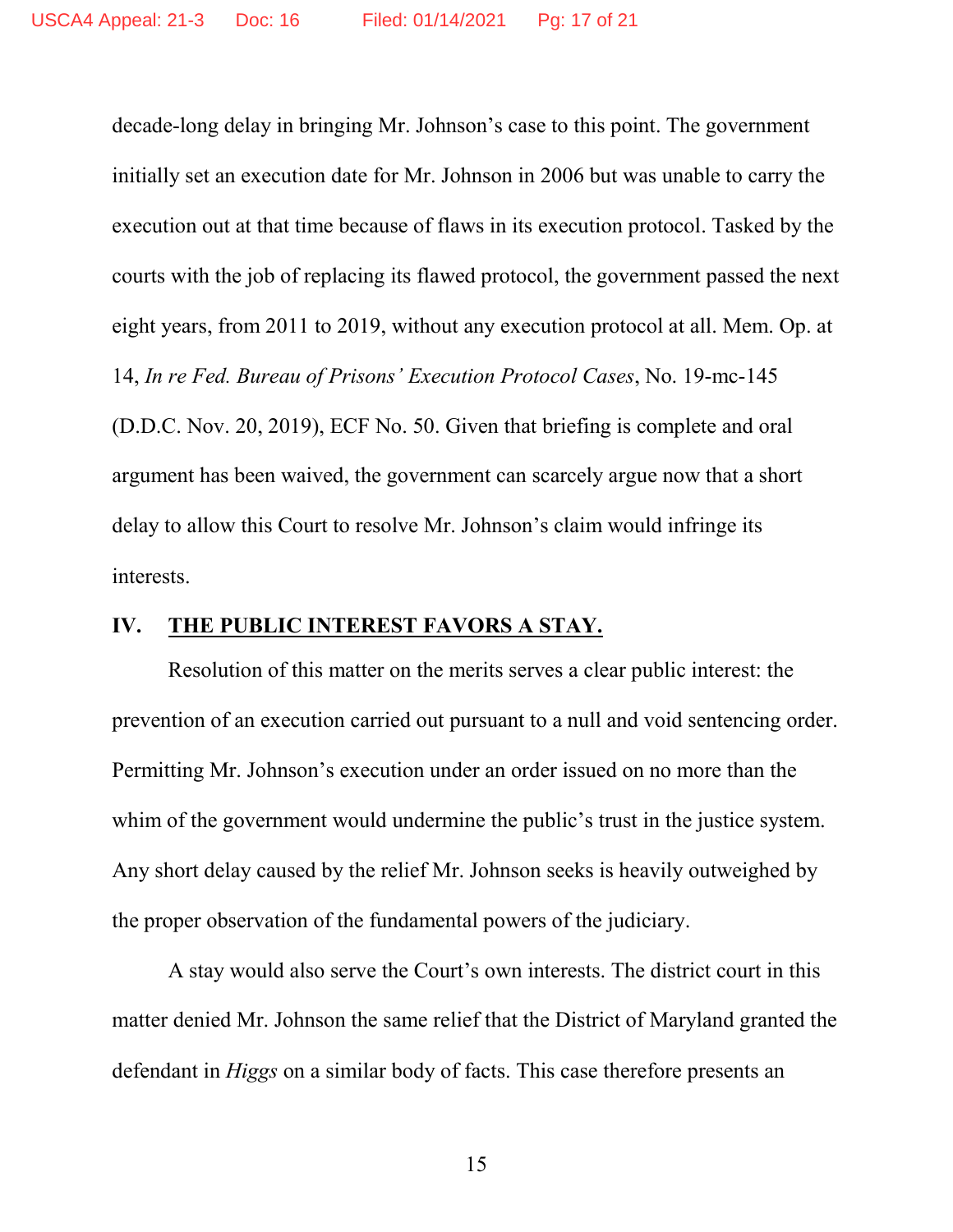opportunity for the Court to clarify the law, and possibly to resolve an internal conflict between courts in this Circuit. The government's position, that *Higgs* alone should proceed, does violence both to the continuity of law in this Circuit and the individual rights of Mr. Johnson.

# **V. ANY DELAY IN BRINGING THIS MOTION WAS NEITHER UNDUE NOR RELEVANT TO THE COURT'S DISPOSITION OF THE QUESTION ON APPEAL.**

As Mr. Johnson recognized in his motion before the district court and briefing before this Court, any delay in bringing this claim is due not to Mr. Johnson's own lack of diligence but to the recent decision of the U.S. District Court for the District of Maryland in *Higgs*, which alerted counsel to this argument as it applied to Mr. Johnson's similar position. To the extent this created a delay, it was neither intentional nor undue, particularly compared to the years-long period that the government has waited to establish an execution protocol.

And regardless of whether any such delay was undue, it is in any event irrelevant. A court order that is void for lack of jurisdiction is void *ab initio*, regardless of when it is challenged. *See Hill v. Clarke*, Case No. 16CV00514, 2017 WL 4770967, at \*4 (W.D. Va. Oct. 19, 2017) ("Void orders can be challenged at any time.").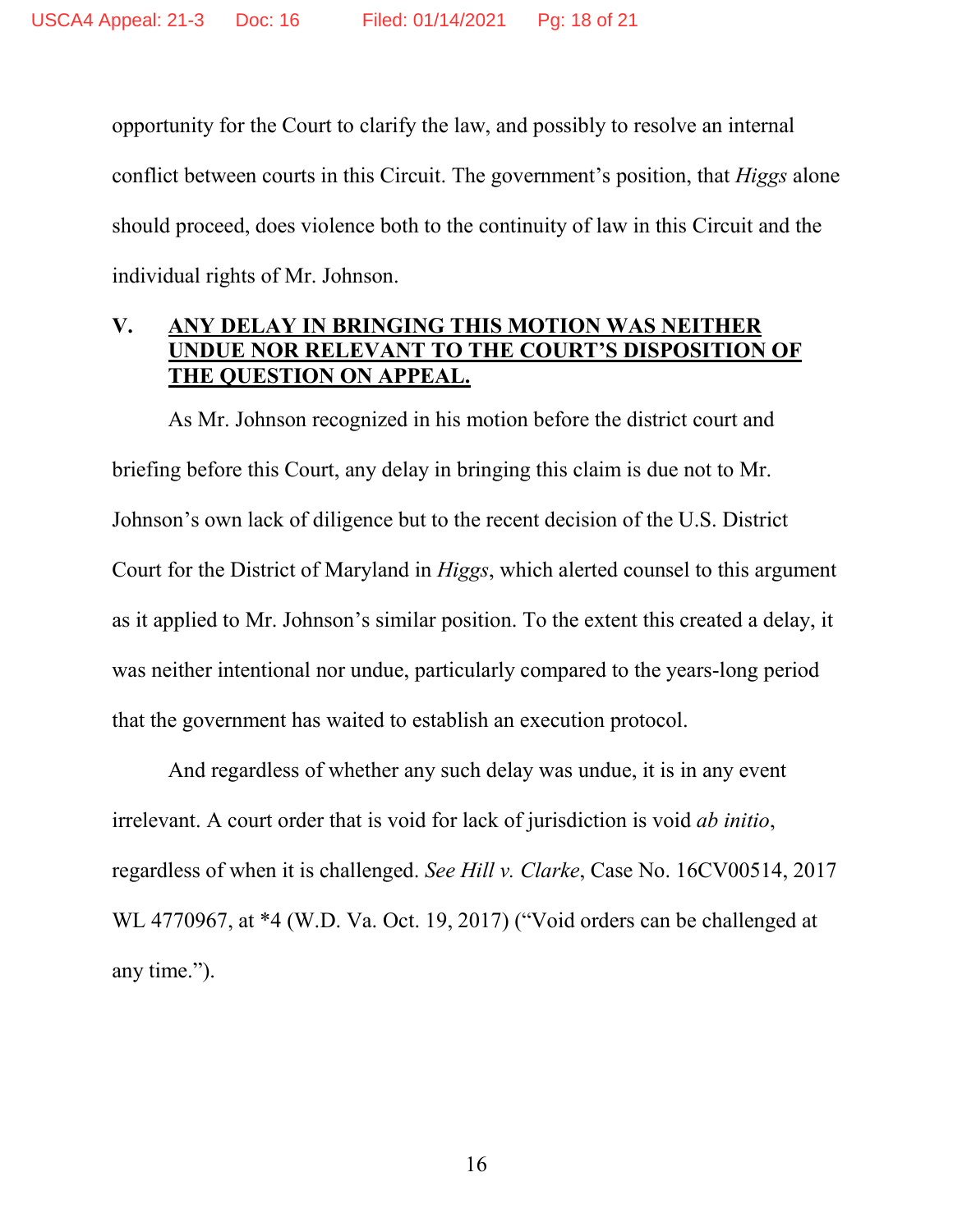# **CONCLUSION**

Mr. Johnson respectfully requests that the Court sitting en banc grant this petition and stay his execution to permit a panel of the Court time to consider the question presented in this appeal.

Dated: January 14, 2021 Respectfully submitted,

/s/ David E. Carney David E. Carney Donald P. Salzman Jonathan Marcus Skadden, Arps, Slate, Meagher & Flom, LLP 1440 New York Avenue, NW Washington, DC 20005 (202) 371-7983 david.carney@skadden.com

*Counsel for Corey Johnson*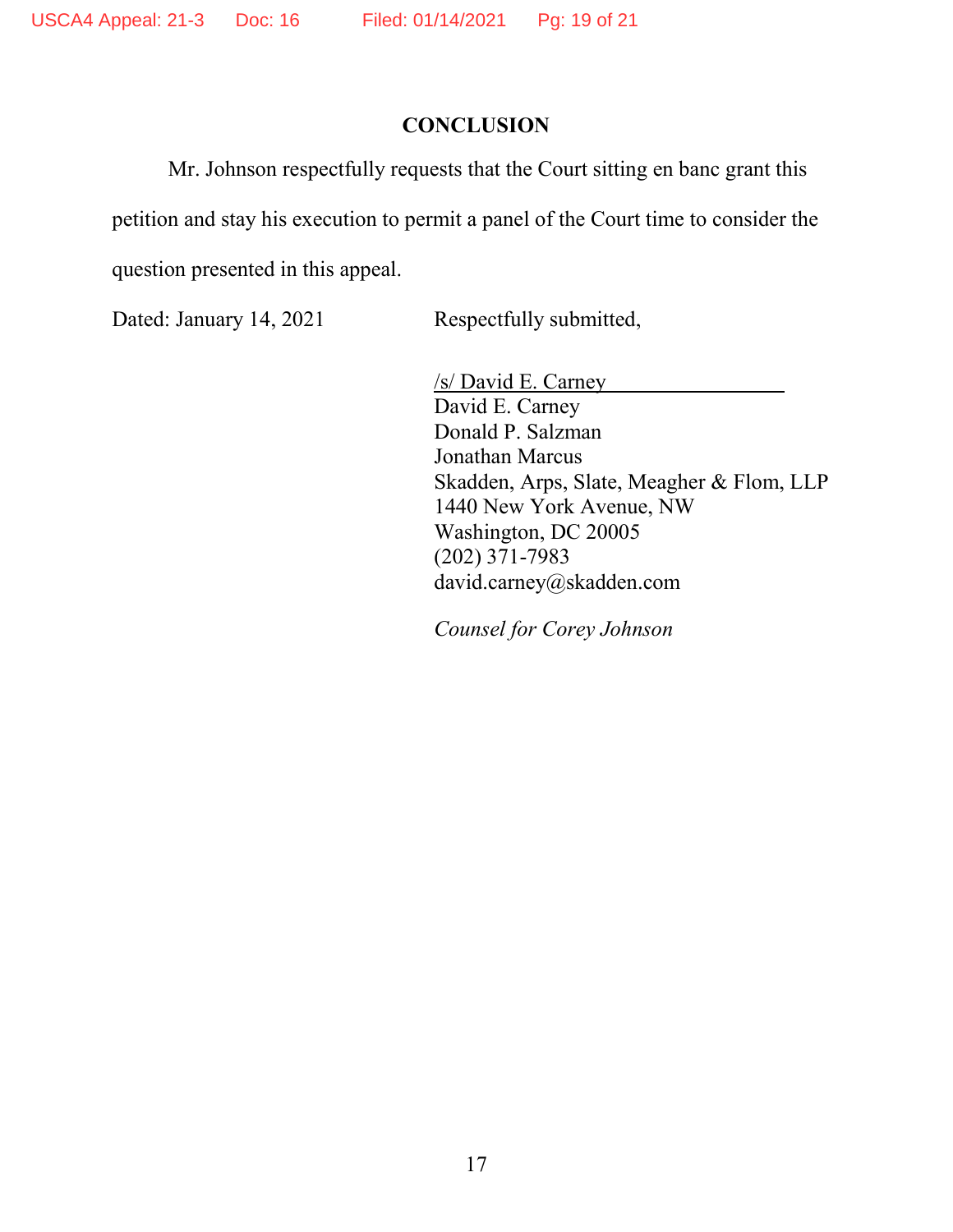# **CERTIFICATE OF COMPLIANCE**

1. This motion contains 3,927 words, excluding the parts of the brief exempted from the word count by Fed. R. App. P. Rule 27(d)(2) and Rule 32(f).

2. This motion complies with the font, spacing, and type size requirements set

forth in Fed. R. App. P. Rule 32(a)(5).

/s/ David E. Carney